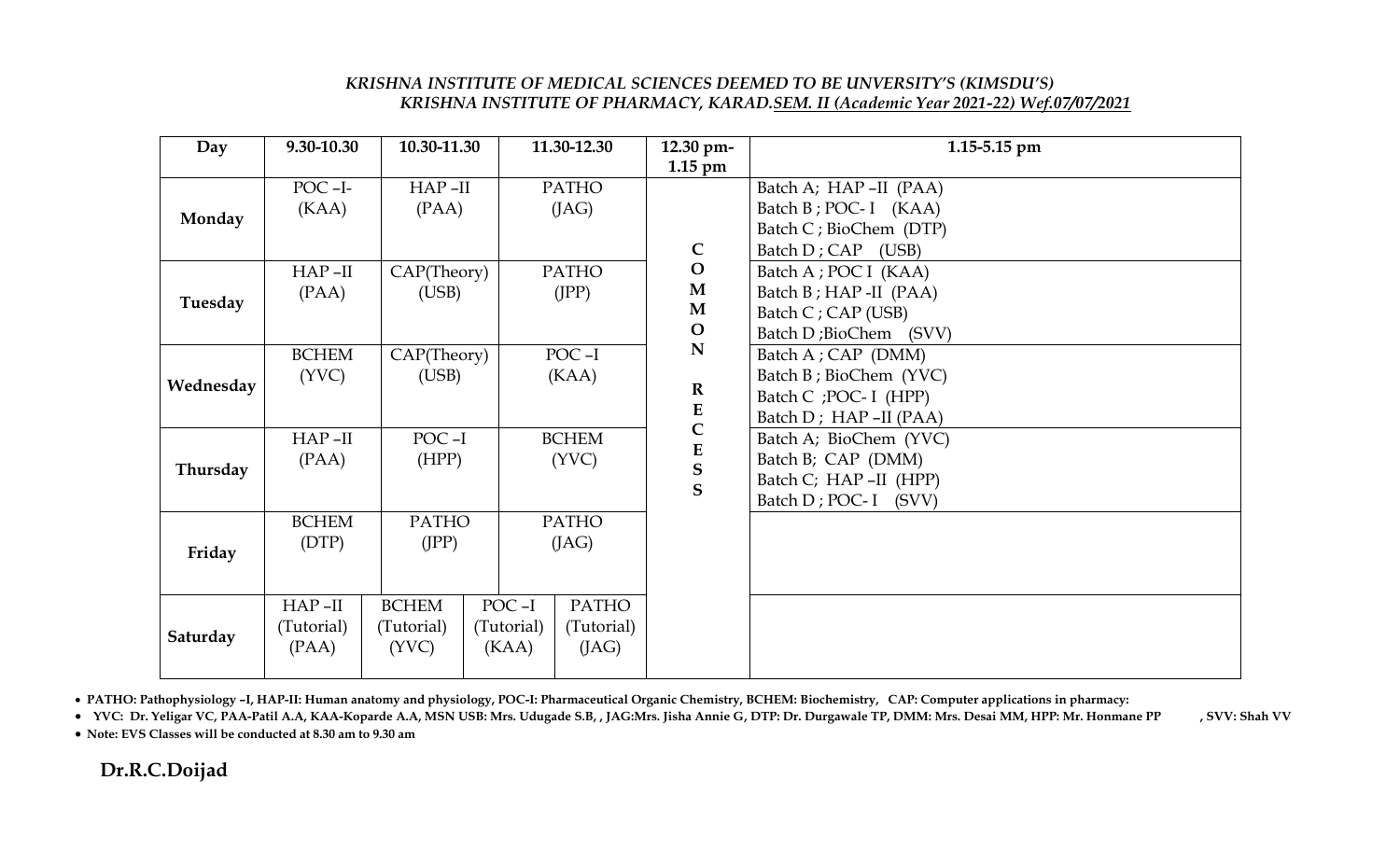## *KRISHNA INSTITUTE OF MEDICAL SCIENCES DEEMED TO BE UNVERSITY'S (KIMSDTU'S)*

| Day       | 9.30-10.30                                                               | 11.30-12.30<br>10.30-11.30        |                     | 12.30 pm-1.15                                                    | $1.15 - 5.15$ pm                                                                                                                                                                                                                                                                 |  |  |
|-----------|--------------------------------------------------------------------------|-----------------------------------|---------------------|------------------------------------------------------------------|----------------------------------------------------------------------------------------------------------------------------------------------------------------------------------------------------------------------------------------------------------------------------------|--|--|
|           |                                                                          |                                   |                     | pm                                                               |                                                                                                                                                                                                                                                                                  |  |  |
| Monday    | IMA (DTP)                                                                | Ind-Pharm- II (USB)               | NDDS (SAS)          | $\mathsf{C}$<br>$\mathbf O$<br>M<br>M                            | Pilot plant scale up/ DDFC of dosage forms ; RCD, SAS, DMM<br>QA & QC; USB, BRR, DTP<br>Experimental Pharmacology; PAA & JPP<br>Drug design and process chemistry ; YVC, KAA, VMN,<br>SVV, HPP<br>Pharmacovigilance; JAG, PAA and JPP<br>Herbal Drug technology ; JAG, KPS<br>6. |  |  |
| Tuesday   | Pharmacy<br>Practice(JAG)                                                | IMA (VMN)                         | NDDS (SAS)          | $\mathbf{O}$<br>N<br>R<br>E<br>$\mathsf{C}$                      | Pilot plant scale up/ DDFC of dosage forms ; RCD, SAS, DMM<br>QA & QC; USB, BRR, DTP<br>Experimental Pharmacology; PAA & JPP<br>Drug design and process chemistry ; YVC, KAA, VMN,<br>SVV, HPP<br>Pharmacovigilance; JAG, PAA and JPP<br>Herbal Drug technology ; JAG, KPS<br>6. |  |  |
| Wednesday | NDDS (SAS)                                                               | <b>Pharmacy Practice</b><br>(JAG) | IMA (VMN)           | E<br>${\mathbf S}$<br>$\mathbf S$                                | Pilot plant scale up/ DDFC of dosage forms ; RCD, SAS, DMM<br>QA & QC; USB, BRR, DTP<br>Experimental Pharmacology; PAA & JPP<br>Drug design and process chemistry ; YVC, KAA, VMN,<br>SVV, HPP<br>Pharmacovigilance; JAG, PAA and JPP<br>Herbal Drug technology ; JAG, KPS<br>6. |  |  |
| Thursday  | Ind-Pharm- II (USB)<br><b>Pharmacy Practice</b><br>(JAG)                 |                                   | Ind-Pharm- II (DMM) |                                                                  | $IMA - A (DTP)$<br>Practice school for students of batch B and C                                                                                                                                                                                                                 |  |  |
| Friday    | IMA (Tutorial) (VMN)<br>NDDS (SAS)<br>Ind-Pharm-II (USB)<br>(Tutorial)   |                                   |                     | $IMA - B (VMN)$<br>Practice school for students of batch A and C |                                                                                                                                                                                                                                                                                  |  |  |
| Saturday  | <b>Pharmacy Practice</b><br>NDDS (Tutorial)<br>(JAG) (Tutorial)<br>(SAS) |                                   |                     | $IMA - C (VMN)$<br>Practice school for students of batch A and B |                                                                                                                                                                                                                                                                                  |  |  |

## *KRISHNA INSTITUTE OF PHARMACY, KARAD. . Sem. VII WEF-24/07/2021*

• **IMA : Instrumental methods of analysis, Ind –Pharm -II : Industrial Pharmacy –II, NDDS : Novel Drug delivery system, Pharmacy Practice, Practice school,** 

· DRC: Dr. Doijad RC, SAS; Dr.Shete AS, BRR; Dr. Bhosale RR, JAG; Mrs. Jisha Annie G, VMN: Mrs. Veer MN, JPP; Mrs. Jadhav PP, PAA; Mr. Patil AA, USB; Mrs. Udugade SB, KAA; Dr. Koparde AA, SVV; Shah VV, YVC: Yeligar VC, DTP **TP, DMM : Desai MM, HPP; Honmane PP**